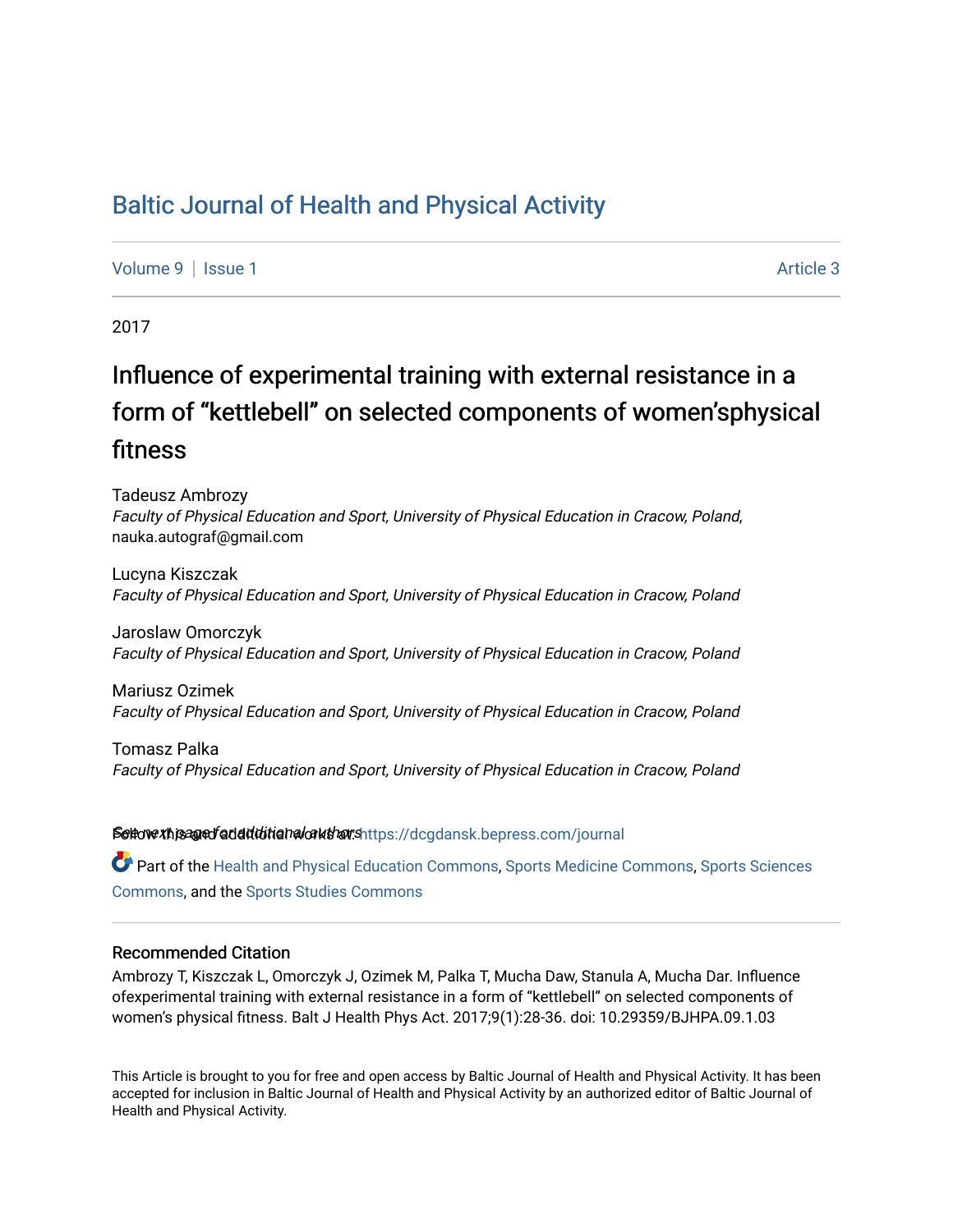## Influence of experimental training with external resistance in a form of "kettlebell" on selected components of women'sphysical fitness

## Authors

Tadeusz Ambrozy, Lucyna Kiszczak, Jaroslaw Omorczyk, Mariusz Ozimek, Tomasz Palka, Dawid Mucha, Arkadiusz Stanula, and Dariusz Mucha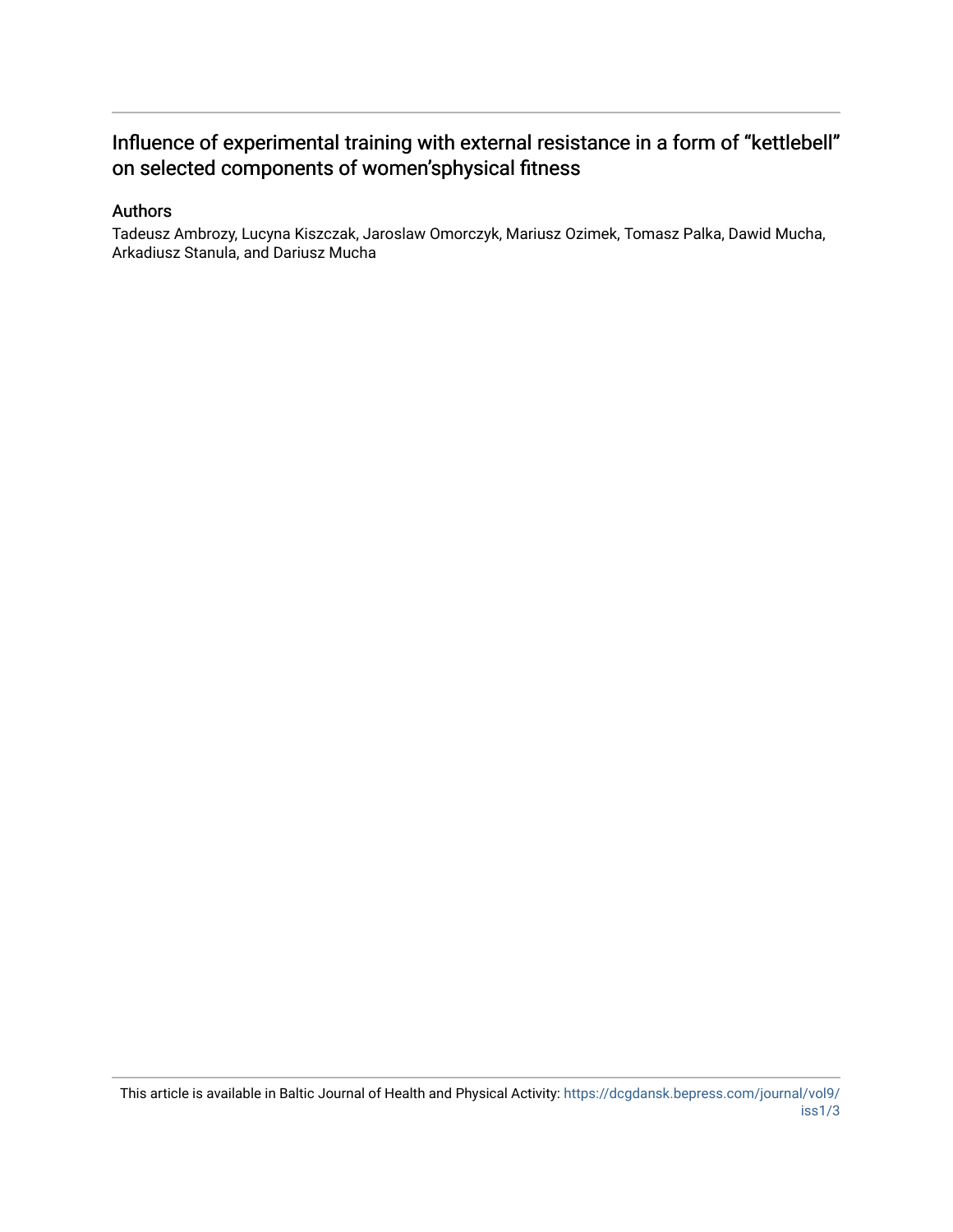#### **Authors' Contribution:**

- **A** Study Design
- **B** Data Collection
- **C** Statistical Analysis **D** Data Interpretation
- **E** Manuscript Preparation
- **F** Literature Search
- **G** Funds Collection

# **Influence of experimental training with external resistance in a form of "kettlebell" on selected components of women's physical fitness**

**Tadeusz Ambroży1 ABCDEF, Lucyna Kiszczak1 ABCDEF, Jarosław Omorczyk1 ABCDEF, Mariusz Ozimek1 ABCDEF, Tomasz Pałka1 ABCDEF, Dawid Mucha1 ABDE, Arkadiusz Stanula2 ABCDEF, Dariusz Mucha1 ABCDEF**

- <sup>1</sup> Faculty of Physical Education and Sport, University of Physical Education in Cracow, Poland
- 2 The Jerzy Kukuczka Academy of Physical Education in Katowice, Poland

| abstract                |                                                                                                                                                                                                                                                                                                                                                                                                                                                                                                                                                                                                                      |
|-------------------------|----------------------------------------------------------------------------------------------------------------------------------------------------------------------------------------------------------------------------------------------------------------------------------------------------------------------------------------------------------------------------------------------------------------------------------------------------------------------------------------------------------------------------------------------------------------------------------------------------------------------|
| <b>Background</b>       | An aim of this work was to determine the influence of women's experimental training using<br>kettlebells on selected components of physical fitness.                                                                                                                                                                                                                                                                                                                                                                                                                                                                 |
| <b>Material/Methods</b> | Two groups of women, experimental ( $N = 20$ ) and control ( $N = 20$ ), took part in this study.<br>In order to determine the influence of the training program developed by the present<br>authors, participants were subjected to examinations aimed to assess the level of selected<br>components of physical fitness (speed of hand movements, flexibility, explosive strength<br>of lower limbs muscles, strength endurance of abdominal muscles and hip flexors, strength<br>endurance of upper limbs muscles and the shoulder girdle, agility, the maximum oxygen<br>uptake, the maximum and average power). |
| <b>Results</b>          | Women who participated in kettlebells training showed statistically significant changes<br>in all the examined components of physical fitness. In this group the greatest increase<br>(84.25%) occurred in the endurance strength of upper limbs and the shoulder girdle.<br>However, standard fitness training was more beneficial for shaping flexibility.                                                                                                                                                                                                                                                         |
| <b>Conclusions</b>      | A key element to the benefit of circuit training with kettlebells use (and additional exercises<br>carried out in this training) is a possibility to improve comprehensive physical fitness.                                                                                                                                                                                                                                                                                                                                                                                                                         |
| Key words               | kettlebell, women, physical fitness, experimental training                                                                                                                                                                                                                                                                                                                                                                                                                                                                                                                                                           |

#### **article details**

| <b>Article statistics</b>    | Word count: 2,630; Tables: 2; Figures: 1; References: 28                                                                                                                                                                                                                                                                                                                                                                                                                                                                                                                                                                                                                                                                                                                                             |  |  |  |  |  |  |
|------------------------------|------------------------------------------------------------------------------------------------------------------------------------------------------------------------------------------------------------------------------------------------------------------------------------------------------------------------------------------------------------------------------------------------------------------------------------------------------------------------------------------------------------------------------------------------------------------------------------------------------------------------------------------------------------------------------------------------------------------------------------------------------------------------------------------------------|--|--|--|--|--|--|
|                              | Received: September 2016; Accepted: December 2016; Published: March 2017                                                                                                                                                                                                                                                                                                                                                                                                                                                                                                                                                                                                                                                                                                                             |  |  |  |  |  |  |
| <b>Full-text PDF:</b>        | http://www.balticsportscience.com                                                                                                                                                                                                                                                                                                                                                                                                                                                                                                                                                                                                                                                                                                                                                                    |  |  |  |  |  |  |
| Copyright                    | © Gdansk University of Physical Education and Sport, Poland                                                                                                                                                                                                                                                                                                                                                                                                                                                                                                                                                                                                                                                                                                                                          |  |  |  |  |  |  |
| Indexation:                  | AGRO, Celdes, CNKI Scholar (China National Knowledge Infrastructure), CNPIEC, De Gruyter - IBR (International<br>Bibliography of Reviews of Scholarly Literature in the Humanities and Social Sciences), De Gruyter - IBZ<br>(International Bibliography of Periodical Literature in the Humanities and Social Sciences), DOAJ, EBSCO - Central<br>& Eastern European Academic Source, EBSCO - SPORTDiscus, EBSCO Discovery Service, Google Scholar, Index<br>Copernicus, J-Gate, Naviga (Softweco, Primo Central (ExLibris), ProQuest - Family Health, ProQuest - Health &<br>Medical Complete, ProQuest - Illustrata: Health Sciences, ProQuest - Nursing & Allied Health Source, Summon<br>(Serials Solutions/ProQuest, TDOne (TDNet), Ulrich's Periodicals Directory/ulrichsweb, WorldCat (OCLC) |  |  |  |  |  |  |
| <b>Funding:</b>              | This research received no specific grant from any funding agency in the public, commercial, or not-for-profit<br>sectors.                                                                                                                                                                                                                                                                                                                                                                                                                                                                                                                                                                                                                                                                            |  |  |  |  |  |  |
| <b>Conflict of interest:</b> | Authors have declared that no competing interest exists.                                                                                                                                                                                                                                                                                                                                                                                                                                                                                                                                                                                                                                                                                                                                             |  |  |  |  |  |  |
| <b>Corresponding author:</b> | Prof. nadzw. dr hab. Dariusz Mucha, Faculty of Physical Education and Sport, University of Physical Education in<br>Cracow, Poland; Michałowice 32-091, ul. Górna 83; e-mail: nauka.autograf@gmail.com;<br>phone no. 0048601482162                                                                                                                                                                                                                                                                                                                                                                                                                                                                                                                                                                   |  |  |  |  |  |  |
| <b>Open Access License:</b>  | This is an open access article distributed under the terms of the Creative Commons Attribution-Non-commercial<br>4.0 International (http://creativecommons.org/licenses/by-nc/4.0/), which permits use, distribution, and<br>reproduction in any medium, provided the original work is properly cited, the use is non-commercial and is<br>otherwise in compliance with the license.                                                                                                                                                                                                                                                                                                                                                                                                                 |  |  |  |  |  |  |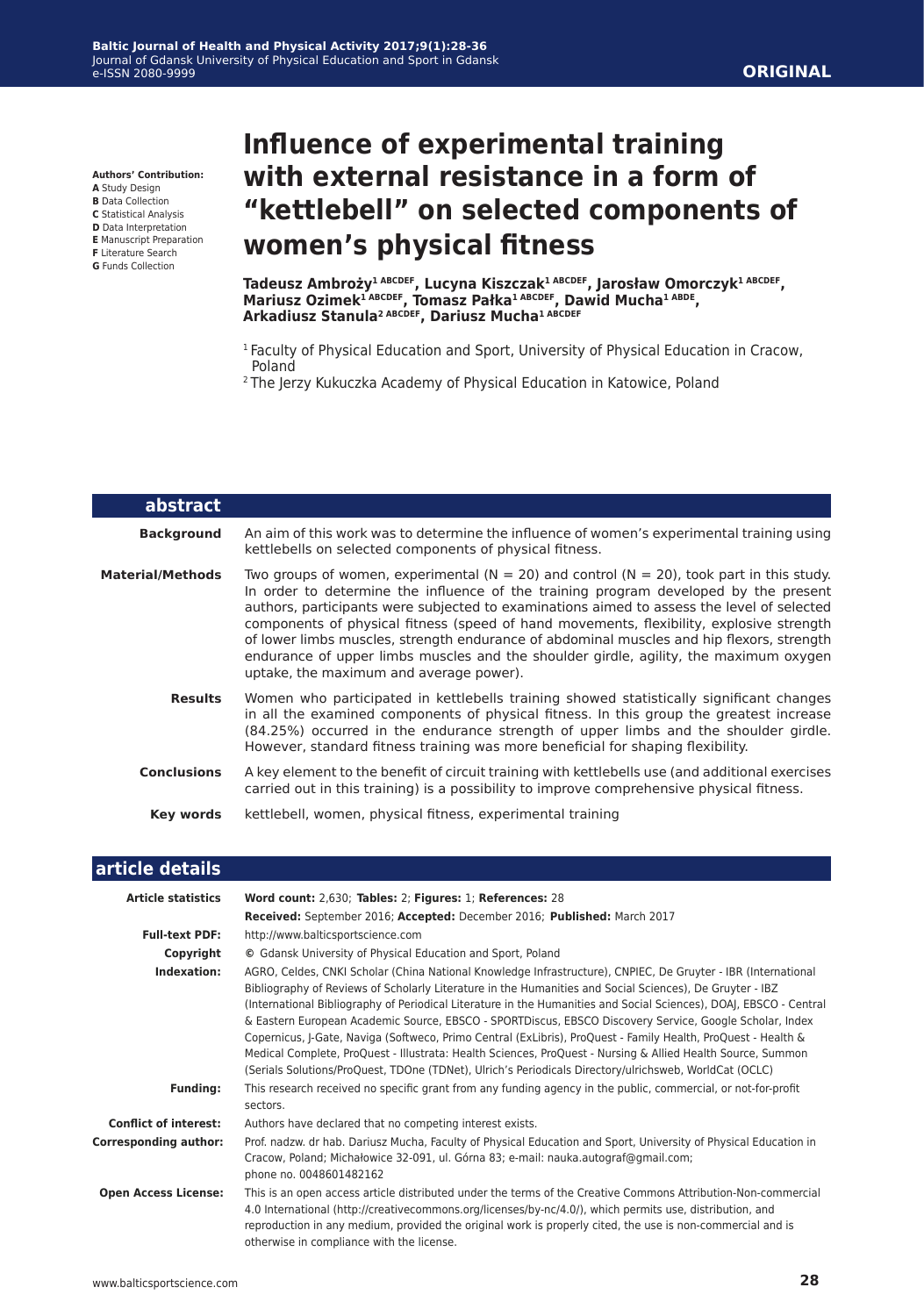## **introduction**

Kettlebell weight enables performing many multi-articular functional exercises at a different pace. It may have a positive effect on different components of a person's physical fitness, such as strength, power, muscle endurance and oxygen function [14, 16]. In view of the beneficial influence on listed areas, it is also applied in sport, e.g. in weightlifting [17]. Amongst advantages of such training, it is also necessary to emphasize the possibility of its use in the rehabilitation of athletes with muscular dysfunctions within the back [5]. Jay et al. [14] presented that training with kettlebells can reduce pain of the neck, shoulders or lumbar area of the back by improvement in the efficiency of movement apparatus within those body parts.

In fitness training for women, there is still a need to develop different variants of methodological functional training with external resistance, aimed to shape strength, endurance or power [8, 12]. Intensive endurance-strength training with a use of kettlebell weight can effectively meet those needs. However, the influence of such training on the body composition and level of strength or endurance abilities in women is not sufficiently known yet [20]. Much more information comes from studies in which men were diagnosed. Lake and Lauder [16] stated that the group using kettlebell weight in training obtained bigger increases in maximum power and explosive strength compared to the group exercising with own body weight. Schnettler et al. [24] noticed that thanks to exercises with kettlebells he subjects have shown beneficial changes in the maximum oxygen uptake.

The aim of this study was to determine the influence of experimental training with kettlebells use, carried out by women, on selected components of physical fitness.

## **material and methods**

The study involved 40 physically active women, aged 27–32 years, who regularly (for not less than 2 year and not more than 3 years) attended one of Cracow's fitness clubs in which examinations were carried out. These women participated in physical activities from 3 to 4 times a week. They were selected from a group of participants in the Club's programming activities with a use of special selection, based on a survey that was aimed to determine the test group of people of similar age, physical activity level and basic performance characteristics (heart rate at rest). Chosen candidates were divided randomly into two groups: experimental  $(N = 20)$  and control  $(N = 20)$ . All participants voluntarily took part in the research project.

In order to determine the influence of the training program developed by the authors of this work, participants were subjected to examinations aimed to assess the level of selected components of physical fitness. Examinations were carried out on two days with an interval of one week, before starting and after completion of an eight-week training cycle carried out by the experimental and control group. On the first day of examinations, based on the Eurofit test [9], the following variables were diagnosed (the order of the applied tests was kept):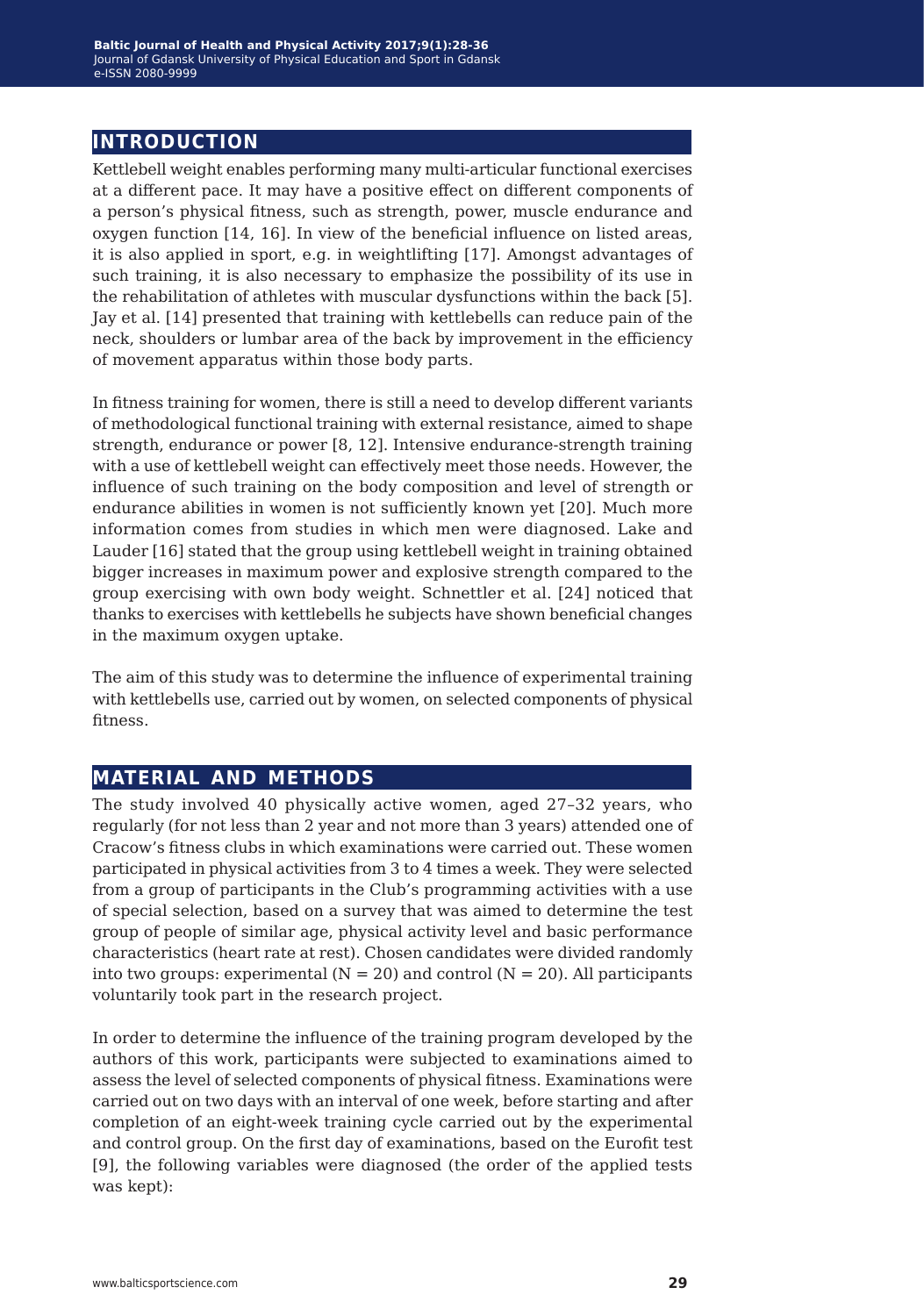- 1. Speed of hand movements– plate tapping.
- 2. Flexibility Sit-and-Reach.
- 3. Explosive strength of lower limbs muscles Standing Broad Jump.
- 4. Strength endurance of abdominal muscles and hip flexors Sit-Ups in 30 seconds.
- 5. Strength endurance of upper limbs muscles and shoulder girdle –Bent Arm Hang.
- 6. Agility 10 x 5m Shuttle Test.
- 7. On the second day the following were examined:
- 8. Maximum oxygen uptake Astrand-Rhyming test. In order to determine  $VO_{2m \alpha x}$  (ml x min<sup>-1</sup> x kg<sup>-1</sup>), Astrand's nomogram was used [2].
- 9. Ability to develop maximum power Wingate test (10-secondmodification) with the body weight on at the level of 10% [3, 10]. Additionally, during this test the participants' average performance power was examined.

#### **characteristics of training carried out by the experimental group (e)**

An aim of the experimental training with kettlebells was to shape circulatoryrespiratory endurance, strength, power, speed, agility and flexibility. Methodological guidelines of the experimental training are presented in Table 1.

Table 1. Experimental training program – methodological establishments

| Training program                |                   |  |  |  |  |  |
|---------------------------------|-------------------|--|--|--|--|--|
| Number of circuits              |                   |  |  |  |  |  |
| Exercises in a circuit          | from $3$ to $5$   |  |  |  |  |  |
| Repetitions                     | from 15 to 20     |  |  |  |  |  |
| Pace of performed exercises     | moderate and fast |  |  |  |  |  |
| Time of breaks between circuits | 2 min.            |  |  |  |  |  |

Subjects participated in experimental training 3 times a week, for 8 weeks. Each training session lasted 60 minutes and was composed of five basic stages:

- 1. Functional warm-up with own bodyweight.
- 2. Circuit weight training with kettlebells at rapid pace.
- 3. Circuit weight training with kettlebells at moderate pace.
- 4. Circuit exercises on abdominal muscles.
- 5. Stretching and "rest" of the body after physical training.

Ethics Commission's consent was obtained for this research at the Regional Medical Council No. 42/KBL/OIL/2015 from 15.04.2015.

#### **characteristics of training carried out by the control group (c)**

Subjects participated in standard schedule activities at the same club as the woman from the experimental group. Each week, two aerobic and choreography trainings were carried out and one reinforcing training. Each training session lasted 60 minutes. Choreographic training consisted of warm-up and then a more extensive choreographic part. Relaxation and stretching exercises were performed at the end. Strengthening training consisted of a simple choreographic warm-up, circuit exercises with own body weight or with 2 dumbbells of a maximum weight of 1 kg, exercises on abdominal muscles, as well as relaxation and stretching exercises.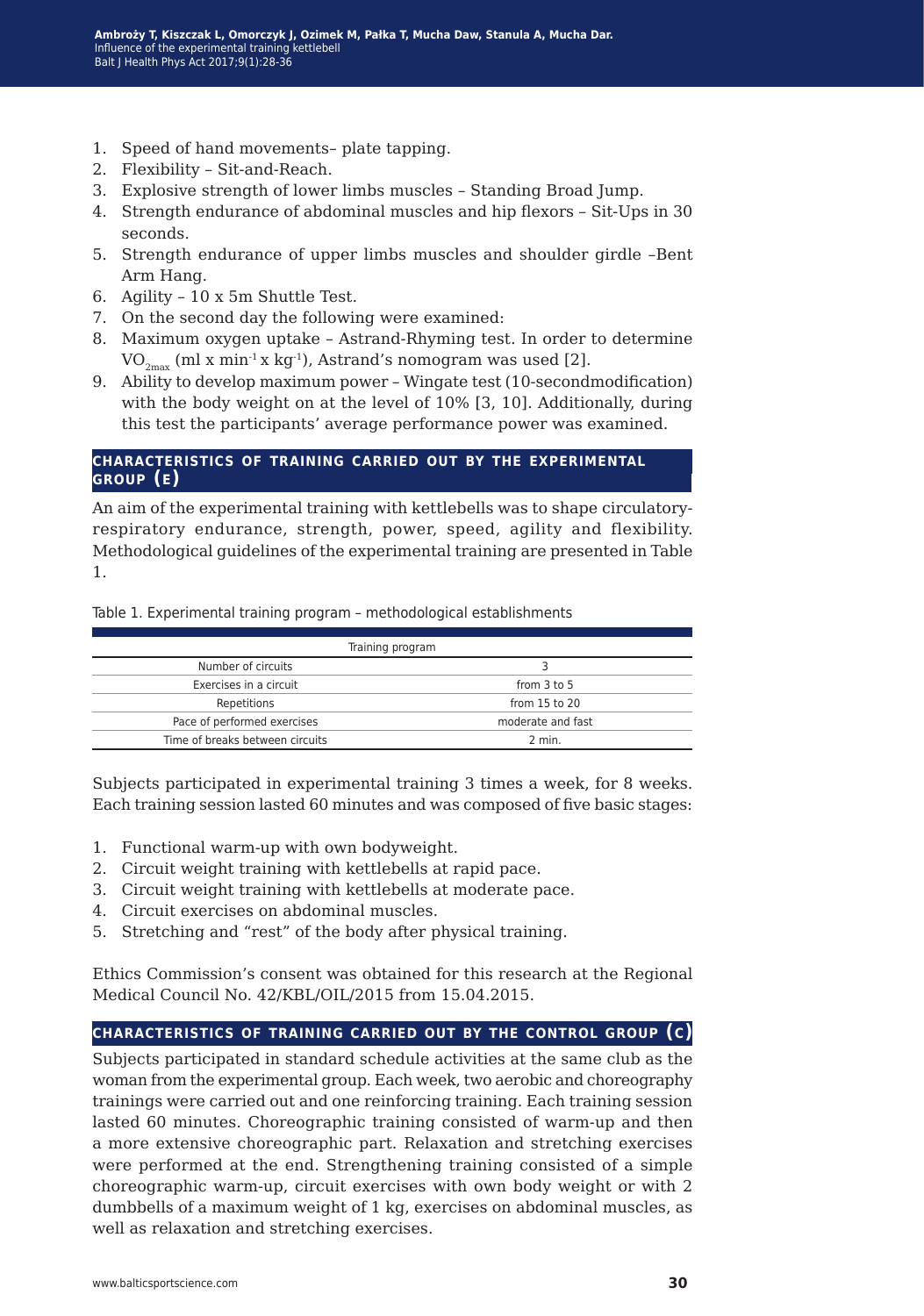#### **methods of statistical analysis**

After receiving results, the normality of the analyzed schedules of variables was examined with Shapiro-Wilk test.

For both groups the basic measures of descriptive statistics were calculated: arithmetic mean and standard deviation. The difference between the obtained results before and after 8-week training cycle for both groups was also presented in percentage values.

In order to verify whether between the two measurements of the variable ratio (whose resolution does not significantly deviate from the normal) a statistically significant difference occurs in the same group, the t-Student test was used for dependent groups.

In order to verify whether between the two measurements of the variable ratio (whose resolution significantly deviates from the normal – at least in the case of one of the measurements) a statistically significant difference occurs in the same group, the Wilcoxon rank test was used.

### **results**

Table 2 presents results of individual tests, diagnosing selected components of physical fitness before and after an eight-week training cycle carried out by women included in the experimental and the control group. Women who participated in the training with kettlebells use showed statistically significant changes in all the examined components of physical fitness. In each case this group achieved good results in examinations conducted after eight weeks of experimental training. In turn, in the control group, statistically significant changes in a level of explosive strength of lower limbs, agility, maximum and average power were not observed.

Figure 1 presents changes in the level of individual components of physical fitness which were expressed with percentage values for both examined groups. The greatest increase (84.25%) occurred in the endurance strength of upper limbs and the shoulder girdle in the experimental group, whereas women participating in fitness activities improved this component by 4.18%. The developed training program with kettlebells improved flexibility by 28.40%, speed of hand movements by -17.30% and maximum oxygen uptake by 5.97%. The remaining components of the experimental group increased below 10.00%. The control group was characterized by the greatest increases in flexibility (45.48%), and then maximum oxygen uptake (13.37%) and speed of hand movements (11.71%).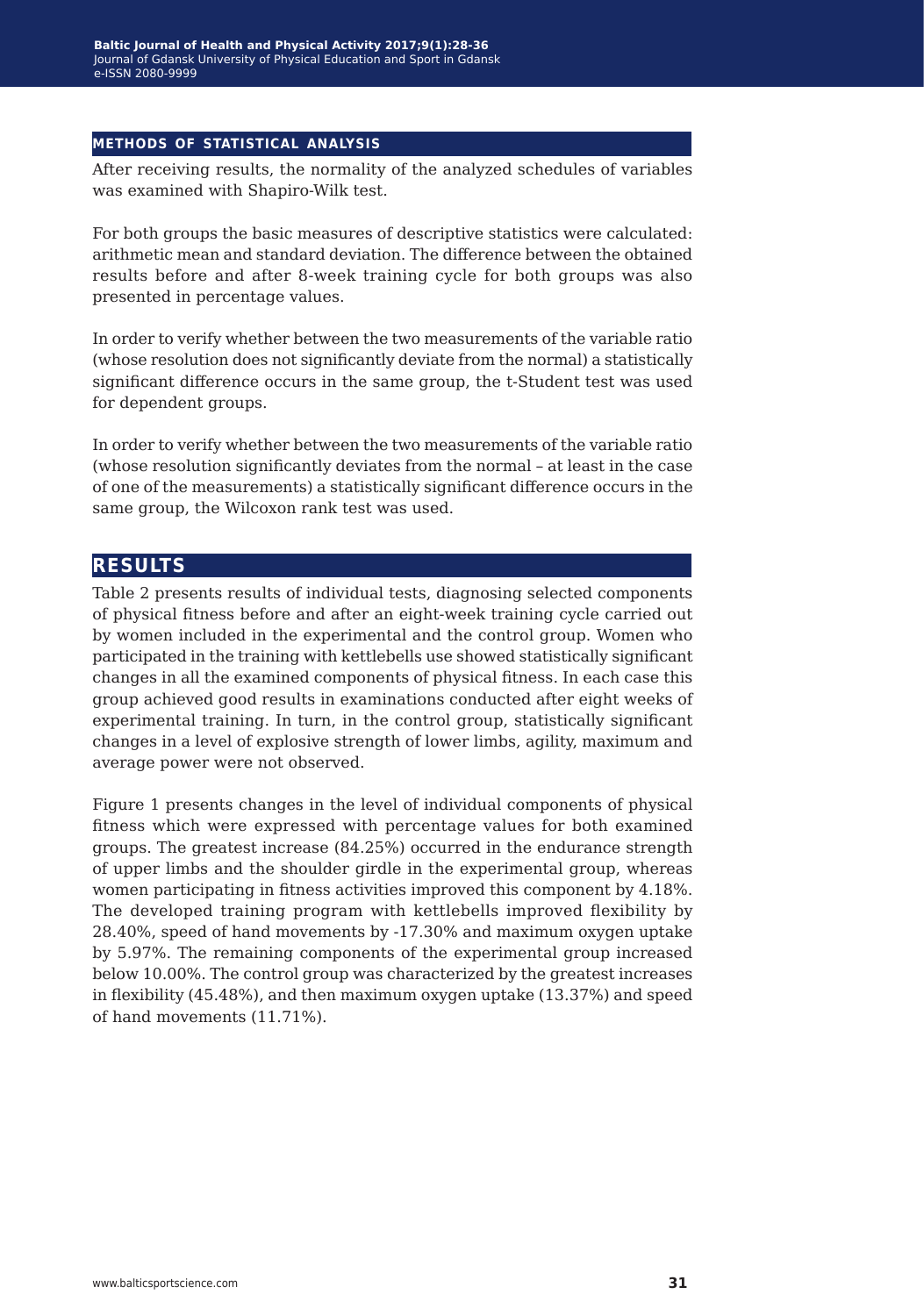#### Table 2. Results of individual tests before and after eight-week training cycle

| Variable<br>(measuring unit)                       | Group | Examinations<br>before<br>training cycle (I) |       | Examinations<br>after<br>training cycle (II) |       | Difference<br>of arithmetic | <b>Direction</b><br>of | t-Student test for depend<br>ent groups/<br>Wilcoxon test |           |
|----------------------------------------------------|-------|----------------------------------------------|-------|----------------------------------------------|-------|-----------------------------|------------------------|-----------------------------------------------------------|-----------|
|                                                    |       | M,                                           | SD    | $M_{\parallel}$                              | SD    | mean<br>$(M_{1} - M_{1})$   | changes                | t/Z                                                       | р         |
| Speed of hand movements<br>(s)                     | E     | 12.54                                        | 1.44  | 10.37                                        | 1.22  | $-2.17$                     | $\uparrow$             | $t = 11.733$                                              | $0.000**$ |
|                                                    | C     | 12.72                                        | 1.07  | 11.23                                        | 1.13  | $-1.49$                     | $\uparrow$             | $t = 10.125$                                              | $0.000**$ |
| Flexibility (cm)                                   | E     | 12.96                                        | 8.9   | 16.64                                        | 8.31  | 3.68                        | $\uparrow$             | $t = -7.757$                                              | $0.000**$ |
|                                                    | C     | 10.07                                        | 4.71  | 14.65                                        | 5.8   | 4.58                        | $\uparrow$             | $t = -8.301$                                              | $0.000**$ |
| Explosive strength of lower                        | E     | 241.46                                       | 10.98 | 243.40                                       | 10.95 | 1.94                        | $\uparrow$             | $t = -5.849$                                              | $0.000**$ |
| limbs muscles (cm)                                 | C     | 242.69                                       | 9.07  | 242.66                                       | 9.27  | $-0.03$                     | ↓                      | $t = 0.148$                                               | 0.883     |
| Strength endurance of<br>abdominal muscles and hip | E     | 21.57                                        | 3.38  | 23.53                                        | 3.03  | 1.96                        | $\uparrow$             | $t = -5.662$                                              | $0.000**$ |
| flexors (rep)                                      | C     | 21.67                                        | 3.22  | 23.6                                         | 3.09  | 1.93                        | $\uparrow$             | $t = -6.381$                                              | $0.000**$ |
| Strength endurance of<br>upper limbs muscles and   | E     | 15.43                                        | 9.87  | 28.43                                        | 11.93 | 13.00                       | $\uparrow$             | $t = 12.441$                                              | $0.000**$ |
| shoulder girdle (s)                                | C     | 15.07                                        | 9.29  | 15.70                                        | 9.37  | 0.63                        | $\uparrow$             | $t = -2.670$                                              | $0.012*$  |
| Agility (s)                                        | E     | 14.47                                        | 1.73  | 13.40                                        | 1.28  | $-1.07$                     | $\uparrow$             | $t = 7.911$                                               | $0.000**$ |
|                                                    | C     | 14.18                                        | 1.34  | 14.26                                        | 1.34  | 0.08                        | ψ                      | $t = -1.782$                                              | 0.085     |
| Maximum oxygen uptake                              | E     | 39.50                                        | 6.36  | 45.81                                        | 6.57  | 6.31                        | $\uparrow$             | $t = -8.646$                                              | $0.000**$ |
| (ml x min- $\frac{1}{x}$ kg-1)                     | C     | 42.11                                        | 7.22  | 47.74                                        | 7.24  | 5.63                        | $\uparrow$             | $Z = -4.618$                                              | $0.000**$ |
| Maximum power (W)                                  | E     | 408.40                                       | 77.45 | 428.93                                       | 69.26 | 20.53                       | $\uparrow$             | $t = -3.475$                                              | $0.002**$ |
|                                                    | C     | 420.97                                       | 84.61 | 420.80                                       | 81.89 | $-0.17$                     | ↓                      | $t = 0.053$                                               | 0.958     |
|                                                    | E     | 231.17                                       | 41.16 | 239.47                                       | 45.52 | 8.30                        | $\uparrow$             | $-3.336$                                                  | $0.002**$ |
| Average power (W)                                  | C     | 232.07                                       | 43.3  | 232.80                                       | 43.88 | 0.73                        | $\uparrow$             | $-0.989$                                                  | 0.331     |

↑ improvement in the level of physical fitness component (result to the benefit of examinations after 8-week of cycle training) ↓ decrease in the level of physical fitness component (result to the benefit of examinations before 8-week with training cycle)



Fig. 1. Scope of changes in the level of physical fitness components for the experimental and the control group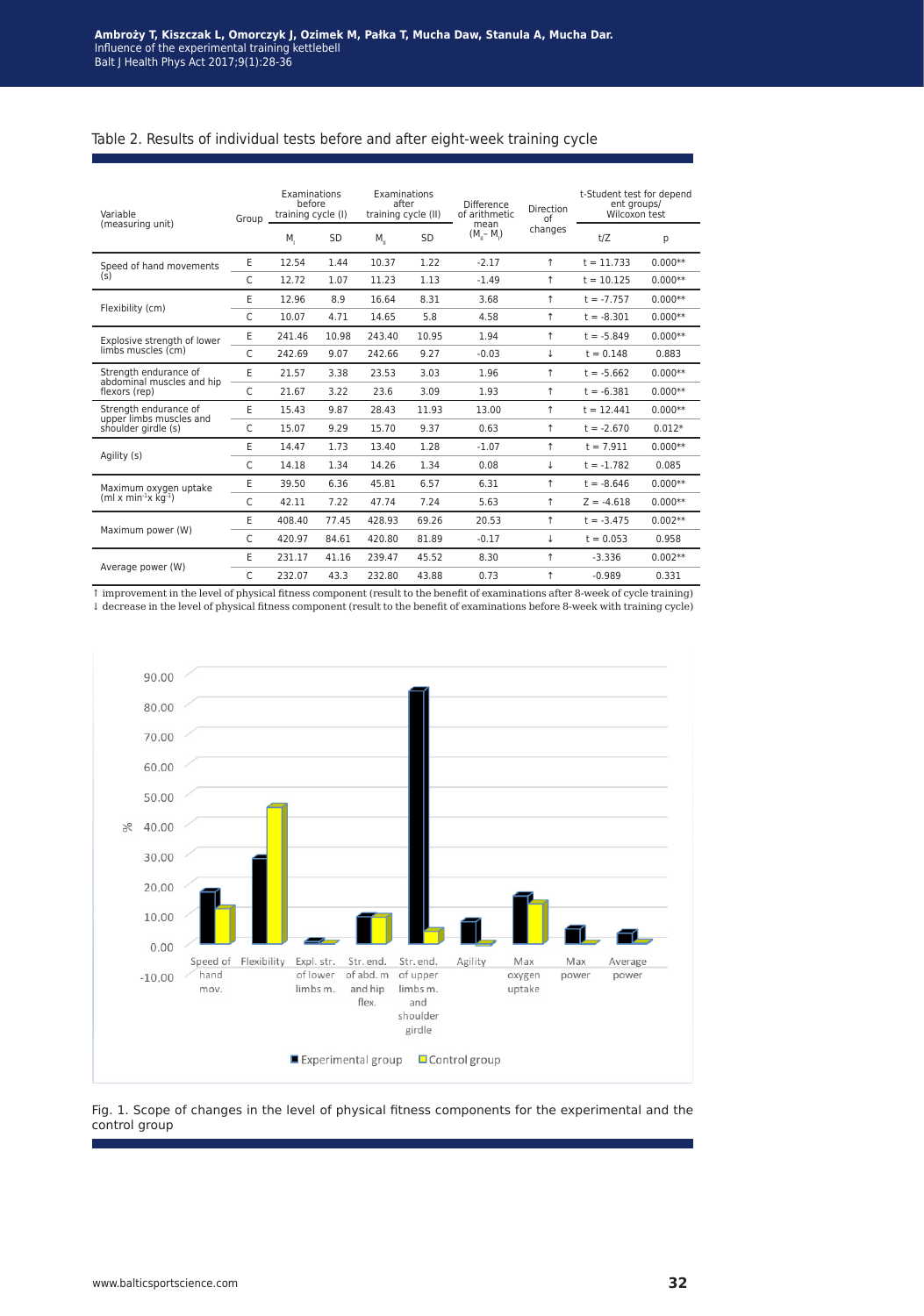## **discussion**

Taking into account needs of comprehensively shaping women's physical fitness, the authors of this work decided to carry out experimental training with kettlebell weight, taking advantage of this training rise. Training was based on assumptions of circuit training with high intensity, which was supposed to enable the influence on different components of physical fitness. As results of this study indicate, women performing experimental training have statistically significantly improved all of the diagnosed components of physical fitness. In the control group, performing standard training in a fitness club, a statistically significant improvement was recorded in results of five of the conducted tests.

The conducted 8-week training in the control and experimental group had a different influence on individual components of physical fitness. Women performing exercises with kettlebells showed great changes (based on percentage values) in endurance of upper limbs and the shoulder girdle, considerably exceeding the result achieved by women included in the control group. A significant improvement in endurance of these muscle groups in the experimental group probably resulted from exercise selection. The developed training with kettlebells included such exercises as: press and its different variants as well as stabilization exercises, which clearly contribute to an increase in muscle strength of upper limbs and to stability of the shoulder girdle [28].

However, standard fitness training was more beneficial for shaping flexibility. A smaller increase in results of bending torso forward in the experimental group can result from the influence of motor tasks with external resistance carried out with significant volume. Moreover, in the developed training a dynamic exercise dominated that the subjects had not undertaken earlier and were not accustomed to them. Therefore, muscle tiredness in this group was significant, and hence, there could be a temporarily increased mobility limitation (muscle stiffness) after a conducted training cycle. It is possible that the result for this group would be more beneficial if regeneration time was extended between finishing the training cycle and examinations. According to many authors, flexibility as the anatomical-functional feature seems exceptionally dependent on the level of post-workout regeneration [23]. However, it is possible to find the confirmation that the very training with kettlebell has a significant influence on the improvement in flexibility through exercises that require workout in full-joint mobility [7].

A similar level of changes was observed in the level of  $VO_{2max}$ . This result confirmed other authors' observations [4, 26] that apart from aerobic training (carried out by the control group) also in high intensity efforts using kettlebell weight, a significant improvement in  $VO_{2max}$  is possible. This kind of activity uses oxygen and anaerobic stress metabolic pathways, which may indicate a rate of heart contractions that during endurance training with kettlebells increases disproportionately in relation to oxygen uptake in effort [11, 25]. Probably better result changes in  $VO_{2max}$  would be noted after a longer period of training, which would also be explicit with progressively applying greater external resistance.

In the experimental training, the obtained results in the maximum Wingate power test showed a statistically significant increase in the maximum and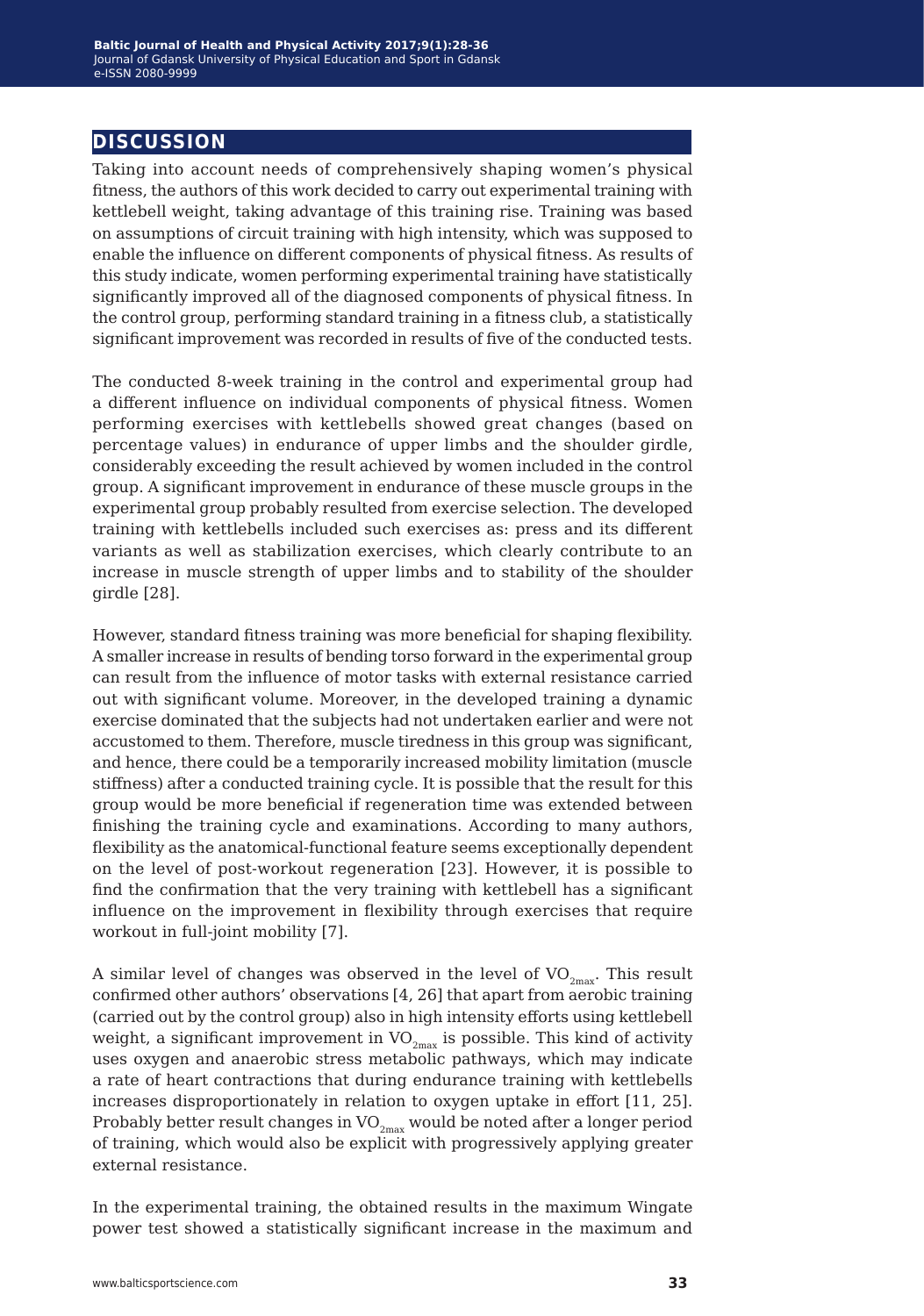medium power. In the control group, the value of these physiological features almost did not change. This data proves that by meeting training guidelines adopted in this work with kettlebells, it is possible to shape the anaerobic power. It is possible also to draw a conclusion that aerobic training with restrained intensity does not cause substantial changes in this physiological feature. The experimental group was able to carry out definitely more workout in the time, which positively indicates a growth in global stress capabilities [15]. Simultaneously, a lack of changes in the scope of the developed power in aerobic training, according to many authors, is an adverse phenomenon for shaping comprehensive physical fitness [6, 22]. Exercises with use of external resistance performed at fast pace contribute to an increase in the power. However, the power co-decides about the general level of efficiency, indicating fitness to perform workout in the time, according to the assumptions of physics.

Very similar changes in both groups were presented in the examination test of endurance strength of abdominal muscles and hip flexors, as well as the speed of hand movements, which indicates a similar effect of both types of training on these components of physical fitness.

However, in relation to agility, identified as a combination of various coordination abilities, only training with kettlebells use has contributed to its improvement. Among others, Markowic et al. [18], Nowak and Ambroży [19], Voelzke et al. [27] wrote about the influence of circuit training with weight training at fast pace on the improvement in motor skills, such as jumping, speed and agility in the training of athletes.

Explosive muscles strength of lower limbs in the control group remained at a stable level, while in turn it slightly (although with statistical significance) improved in women performing the experimental training. Due to the nature of applied exercises with kettlebells it seems that changes should be greater. Perhaps, a different evaluation method of explosive strength of lower limbs should be applied, because in the long jump test other factors may play a role, and first of all the technique of performing this motor task may affect the result of the long jump test. This, in turn, may affect the result that describes a real level of explosive strength of lower limbs. Omorczyk et al. [21], based on their studies, also came to a conclusion that it would be more favorably to apply a different test (related to motor tasks shaping special efficiency) in examining female gymnasts. The mentioned authors did not notice any relationships between long jump performance and the quality of performed exercises by female athletes.

## **conclusions**

Standard – aerobic fitness training in which women participated in the experimental group in its assumptions includes mainly the development of the oxygen function. The authors of this work want to emphasize that thanks to the training proposed by them it is possible to shape other important components of physical fitness more widely.

A key element to the benefit of circuit training with kettlebells use (and additional exercises carried out in this training) is a possibility to improve comprehensive physical fitness, devoting as much time to aerobic or strengthening training.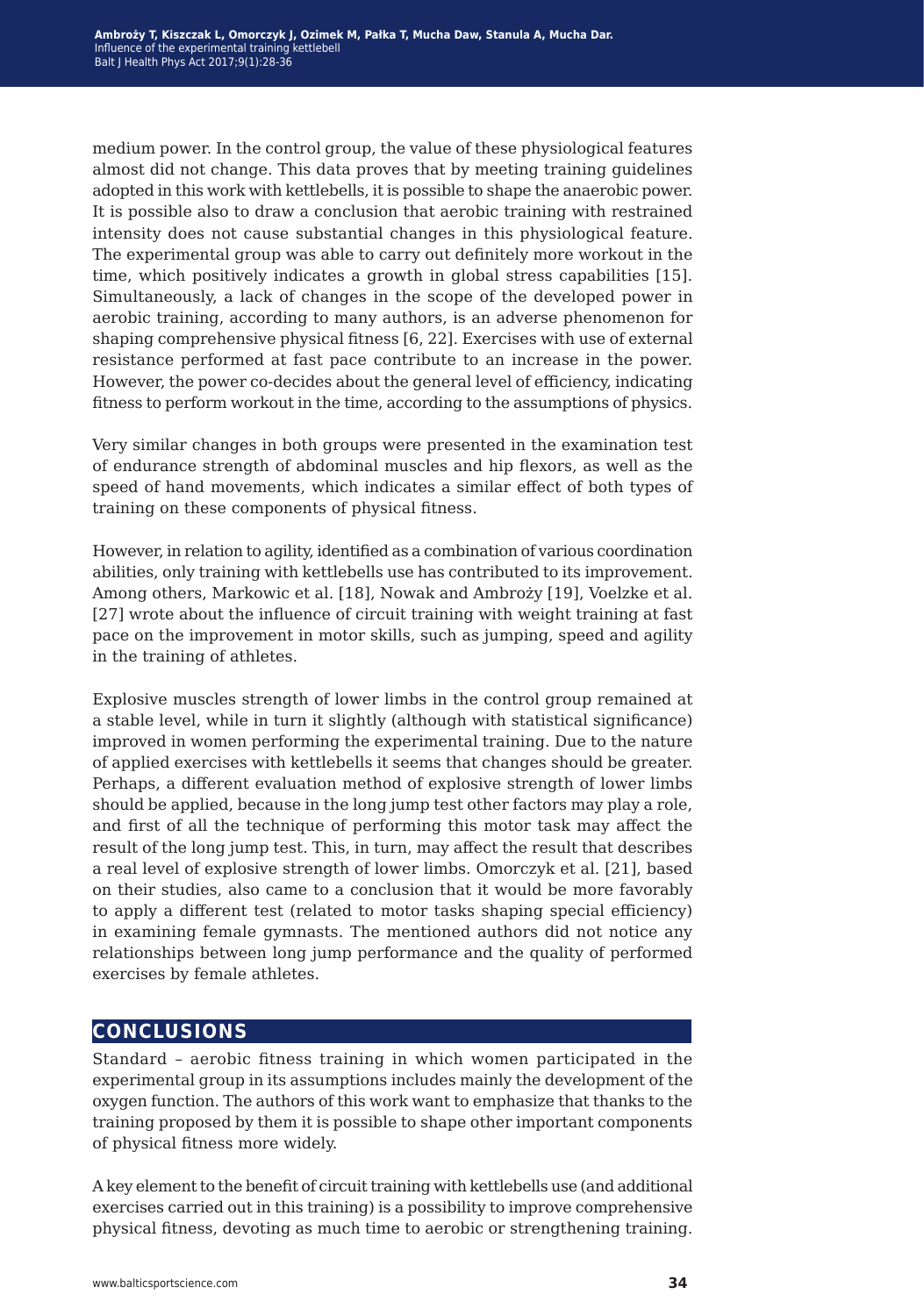For persons who prefer recreational training it may bean important motivator to undertake physical activity.

Author's training with kettlebells is high-intensity training, which increases metabolic rate and oxygen change also after its finishing, due to increased oxygen consumption after training (EPOC – excess post-exercise oxygen consumption).

### **references**

- [1] Abel MG, Mortara AJ, Pettitt RW. Evaluation of circuit training intensity for firefighters. J Strength Cond Res. 2011;25(10):2895-2901.
- [2] Astrand I, Guahary A, Wahren J. Circulatory responses to arm exercise with different arms positions. J Appl Physiol. 1968;25:528-32.
- [3] Bar-Or O. The Wingate anaerobic test: An update on methodology, reliability, and validity. Sports Med. 1987;4:381-394.
- [4] Brentano MA, Cadore EL, Da Silva EM, et al. Physiological adaptations to strength and circuit training in postmenopausal women with bone loss. J Strength Cond Res. 2008;22(6):1816-1825.
- [5] Brumitt J, En Gilpin H, Brunette M, Meira EP. Incorporating kettlebells into a lower extremity sports rehabilitation program. N Am J Sports Phys Ther. 2010;5(4):257-265.
- [6] Chtara M, Chaouachi A, Levin GT, et al. Effect of concurrent endurance and circuit resistance training sequence on muscular strength and power development. J Strength Cond Res. 2008;22(4):1037-1045.
- [7] Cotter S. A performance-based comparison of kettlebell methods. Cross Fit J. 2007 July;59.
- [8] Cormie P, McGuigan MR, Newton RU. Adaptations in athletic performance after ballistic power versus strength training. Med Sci Sports Exerc. 2010;42(8):1582-1598.
- [9] Council of Europe. Eurofit: handbook for the EUROFIT tests of physical fitness. Rome: Secretariat of the Committee for the Development of Sport within the Council of Europe, 1988.
- [10] Dotan R, Bar-Or O. Load optimization for Wingate Anaerobic Test. Eur J Appl Physiol. 1983;51:409-417.
- [11] Farrar RE, Mayhew JL, Koch AJ. Oxygen cost of kettlebell swings. J Strength Cond Res. 2010;24(4):1034- 1036.
- [12] Focht BC. Perceived exertion and training load during self-selected and imposed-intensity resistance exercise in untrained women. J Strength Cond Res. 2007;21(1):183-187.
- [13] Gibala MJ, Little JP, Essen MV, et al. Short-term sprint interval versus traditional endurance training: Similar initial adaptations in human skeletal muscle and exercise performance. J Physiol. 2006;575:901-911.
- [14] Jay K, Frish D, Hansen K, et al. Kettlebell training for musculoskeletal and cardiovascular health: A randomized controlled trial. Scand J Work Environ Health. 2011;37(3):196-203.
- [15] Jonen W, Netterville JT. Kettlebell safety: A periodized program using the Clean and Jerk and the Snatch. Strength Cond J. 2014;36(2):1-10.
- [16] Lake JP, Lauder MA. Kettlebell swing training improves maximal and explosive strength. J Strength Cond Res. 2012;26(8):2228-2233.
- [17] Manocchia P, Spierer DK, Minichiello J, Braut S, Castro J, Markowitz R. Transference of kettlebell training to traditional olympic weight lifting and muscular endurance. J Strength Cond Res. 2010;24:1.
- [18] Markovic G, Jukic I, Milanovic D, Metikos D. Effects of sprint and plyometric training on muscle function and athletic performance. J Strength Cond Res. 2007;21(2):543-549.
- [19] Nowak M, Ambroży T. Współczesny trening obwodowy w teorii i praktyce [Contemporary circuit training in theory and practice]. Kraków, FALL, 2015. Polish.
- [20] O'Hara RB, Serres J, Traver KL, Wright B, Vojta C, Eveland E. The influence of nontraditional training modalities on physical performance: review of the literature. Aviat Space Environ Med. 2012;83(10):985-990.
- [21] Omorczyk J, Ambroży T, Bujas P, Puszczałowska-Lizis E. The level of technical and specific skill efficiency in youth class female artistic gymnasts. JKES. 2014;66(24):33-40.
- [22] Pienaar C, Coetzee B. Changes in selected physical, motor performance and anthropometric components of university-level rugby players after one microcycle of a combined rugby conditioning and plyometric training program. J Strength Cond Res. 2013;27(2):398-415.
- [23] Rico-Sanz J, Mendez Marco MT. Creatine enhances oxygen uptake and performance during alternating intensity exercise. Med Sci Sports Exerc. 2000;32:379-385.
- [24] Schnettler C, Porcari J, Foster C. Kettlebells: Twice the results in half the time? ACE Fitness Matters. 2010;1-2:6-11.
- [25] Serpiello FR, McKenna MJ, Stepto NK, Bishop DJ, Aughey RJ. Performance and physiological responses to repeated-sprint exercise: A novel multiple-set approach. Eur J Appl Physiol. 2011;11(4):669-678.
- [26] Taipale RS, Mikkola J, Nummela A, et al. Strength training in endurance runners. Int J Sports Med. 2010;31(7):468-476.